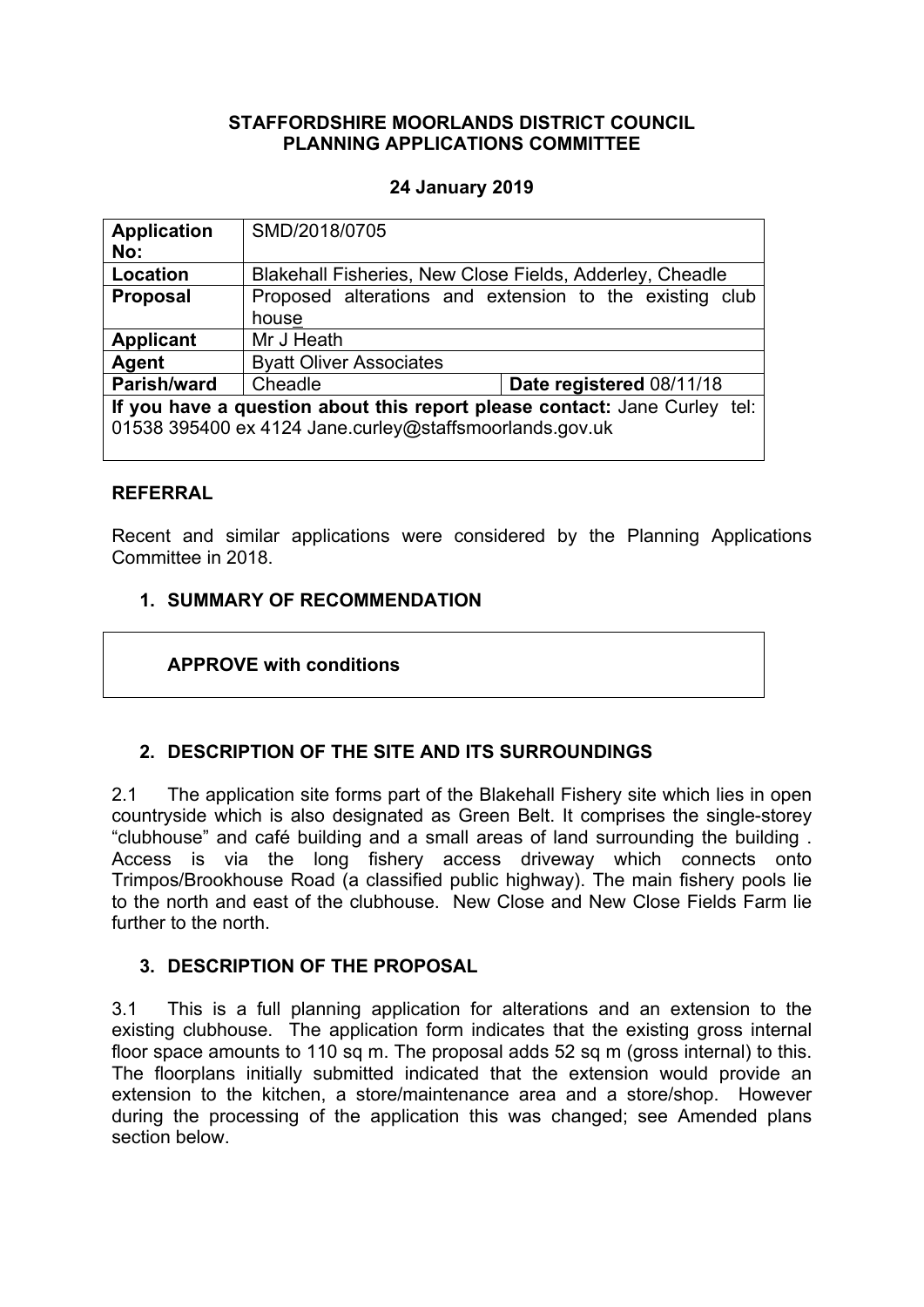According to the application forms five jobs would be created by the proposal, two of which would be full time.

3.2 The Design and Access Statement provides some background to the Fishery. It refers to the Blake Hall Fishery being established in the 1990's. It says that as one of Cheadle's leading visitor attractions, keen coarse anglers and novice anglers' are all welcome with visitors traveling from far and wide to try their hand at the sport. The Fishery has 5 main fishing pools, which can accommodate over 180 anglers at any one time. There is a clubhouse which provides hot and cold food for the anglers and visitors who want to enjoy the peace and tranquillity of Blake Hall. As a keen environmentalist and local land owner the applicant it says has invested heavily in the area and has planted new trees, formed woodland areas, reed beds and other types of habitats for all types of wildlife. The applicant it says has greatly improved the area over the last 2 decades and is eager to continue for future generations to enjoy.

3.3 This application is similar in part to two recent applications which have been refused (see history section). However both previous applications also included proposals for a camping and caravan site which do not form part of the current application and in this respect it is a materially different application.

# **Amended Plans**

3.4 During the processing of the application the proposed floor plans were amended to show a kitchen extension, showers/toilets for ladies and gents and a disabled toilet with external doors enabling direct access. The extension no longer proposes a store and therefore the area shown as 'kitchen extension' is larger than that proposed in SMD/2018/0212. In all other respects however the proposed extension is identical to the previous application. The applicant confirms that the showers are to be used in connection with a campsite for which planning permission is also sought. This application is also on todays Agenda under ref SMD/2018/0677.

## **4. RELEVANT PLANNING HISTORY**

SMD/2017/0539Change of use to campsite and caravan park and alterations and extensions to existing clubhouse. Refused

SMD/2018/0212 Proposed change of use and development comprising of camp site and touring caravan park with associated alterations and extension to the existing club house. Resubmission of SMD/2017/0539. Refused

# **5. PLANNING POLICIES RELEVANT TO THE DECISION**

5.1 The Development Plan comprises of:

- Saved Local Plan Proposals Map / Settlement Boundaries (adopted 1998).
- Core Strategy Development Plan Document (adopted March 2014)

## Staffordshire Moorlands Local Plan (1998)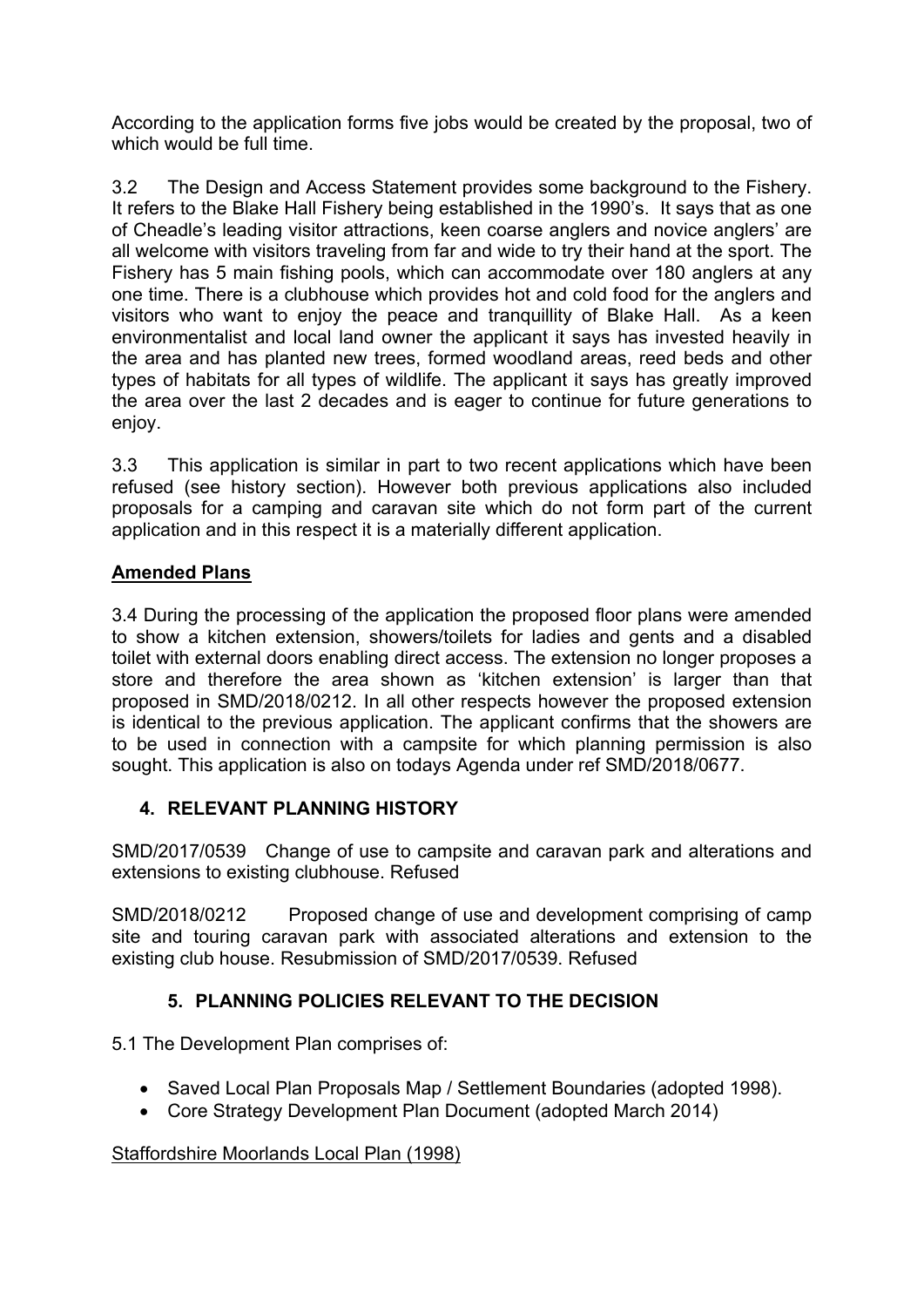5.2 Development boundaries within the 1998 Adopted Local Plan are still in force until such time as they are reviewed and adopted through the site allocations process. Following consultation last year a Preferred Options Site Allocation DPD is currently out for consultation.

## Adopted Staffordshire Moorlands Core Strategy DPD (26<sup>th</sup> March 2014)

5.3 The following Core Strategy policies are relevant to the application:-

- SS1 Development Principles
- **SS1a Presumption in Favour of Sustainable Development**
- SD1 Sustainable Use of Resources
- SD3 Carbon-saving Measures in Development
- SD4 Pollution and Flood Risk
- SS6C Rural area strategy
- DC1 Design Considerations
- E3 Tourism and Cultural development
- C1 Creating Sustainable Communities
- NE1 Biodiversity and Geological Resources
- **T1 Development and Sustainable Transport**
- T2 Other Sustainable Transport Measures

### National Planning Policy NPPF

#### National Planning Policy Guidance

### Emerging Staffordshire Moorlands Local Plan

5.4 Paragraph 48 of the NPPF states that:

*"…decision-takers may also give weight to relevant policies in emerging plans according to:*

- *the stage of preparation of the emerging plan (the more advanced the preparation, the greater the weight that may be given);*
- *the extent to which there are unresolved objections to relevant policies (the less significant the unresolved objections, the greater the weight that may be given); and*
- *the degree of consistency of the relevant policies in the emerging plan to the policies in this Framework (the closer the policies in the emerging plan to the policies in the Framework, the greater the weight that may be given).*

#### Local Plan process

5.5 The Council agreed to publish the Local Plan Submission Version for representations in February 2018. At this point, the Council agreed that the Local Plan was "sound". Formal representations were then invited from residents, businesses and other stakeholders to provide them with the opportunity to support or challenge the soundness or legal compliance of the Local Plan. This stage in the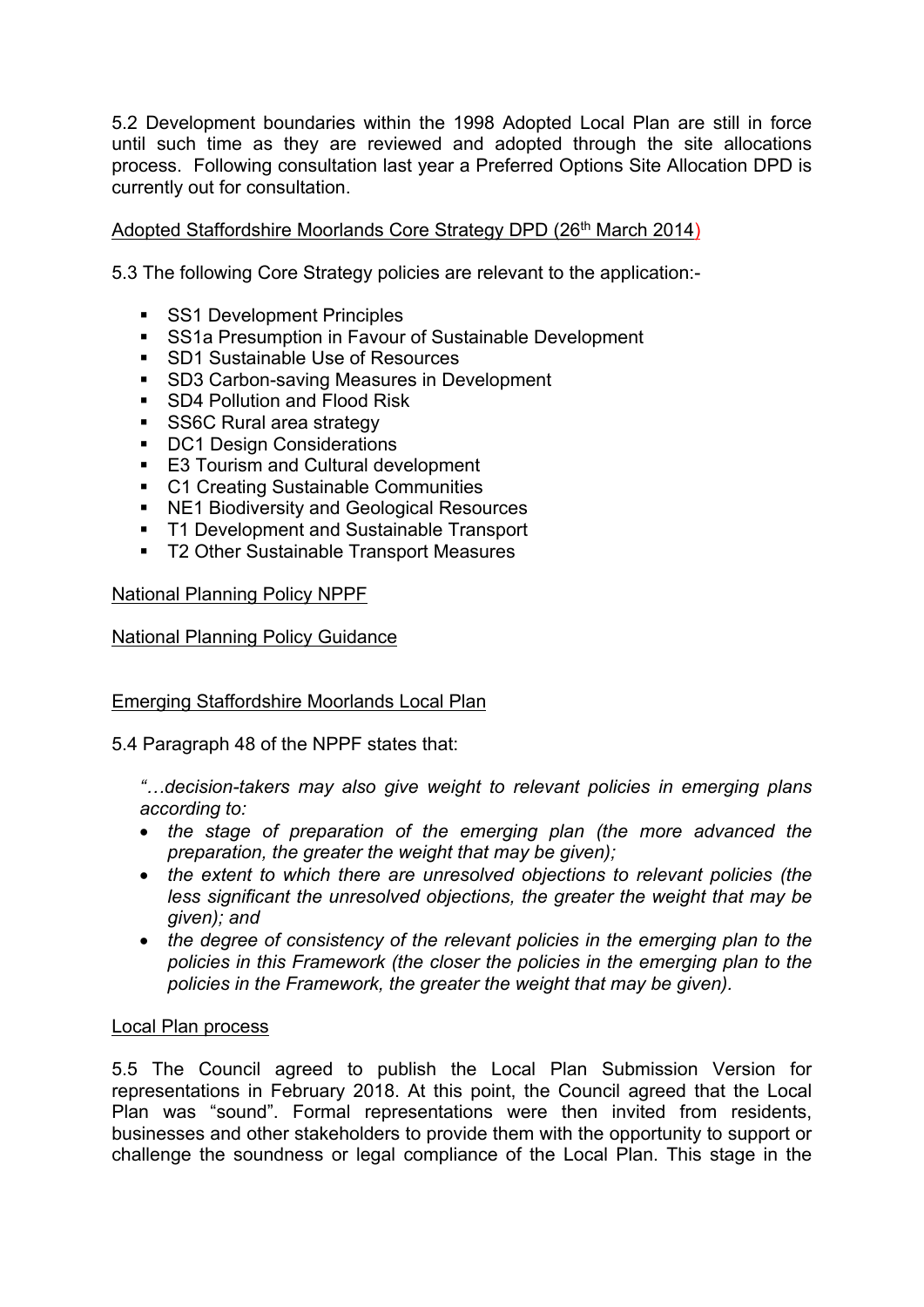process followed three previous public consultations since 2015 which had informed the preparation of the Local Plan alongside a comprehensive evidence base.

5.6 In June 2018, the Council subsequently agreed to submit the Local Plan Submission Version to the Secretary of State for examination. An examination in public was held in the Autumn of 2018 in order to determine whether the Local Plan is sound and legally compliant. Subject to the findings of the appointed inspector, the Local Plan is expected to be adopted in the Spring of 2019. At his point, it will supersede the adopted Core Strategy and become part of the statutory development plan for the District.

5.7 In this context, the Council's position on the weight to be given to the policies contained in the Local Plan Submission Version in terms of the three criteria set out in Paragraph 48 of the NPPF is as follows:

- The stage of preparation the Local Plan is now at an advanced stage of preparation as the Council has submitted it to the SoS for examination
- The extent to which there are unresolved objections to relevant policies this varies depending on the policy in question. The Officer Comments section of this report identifies the level of outstanding objections to each policy and recommends the amount of weight to be given to them at this stage in the process
- The degree of consistency of policies with the NPPF given that the Council has submitted a Local Plan that it considers to be sound, all policies are deemed to be consistent with the NPPF.

## *Emerging Policies*

The following policies are considered to be relevant to this application:

- Policy SS1 Development Principles
- Policy 1a Presumption in favour of sustainable development
- SS2 Settlement Hierarchy
- SS10 Other Rural Areas Strategy
- Policy E4 Tourism and Cultural Development
- Policy SD4 Pollution and Water quality
- Policy SD5 Flood Risk
- Policy DC1 Design Considerations
- Policy DC3 Landscape and Settlement Setting
- Policy NE1 Biodiversity and Geological Resources
- Policy NE2 Trees Woodland and Hedgerows
- Policy T1 Sustainable Transport

## **6. CONSULTATIONS CARRIED OUT**

Site Notice expiry date: 19th December 2018

No letters of representation received.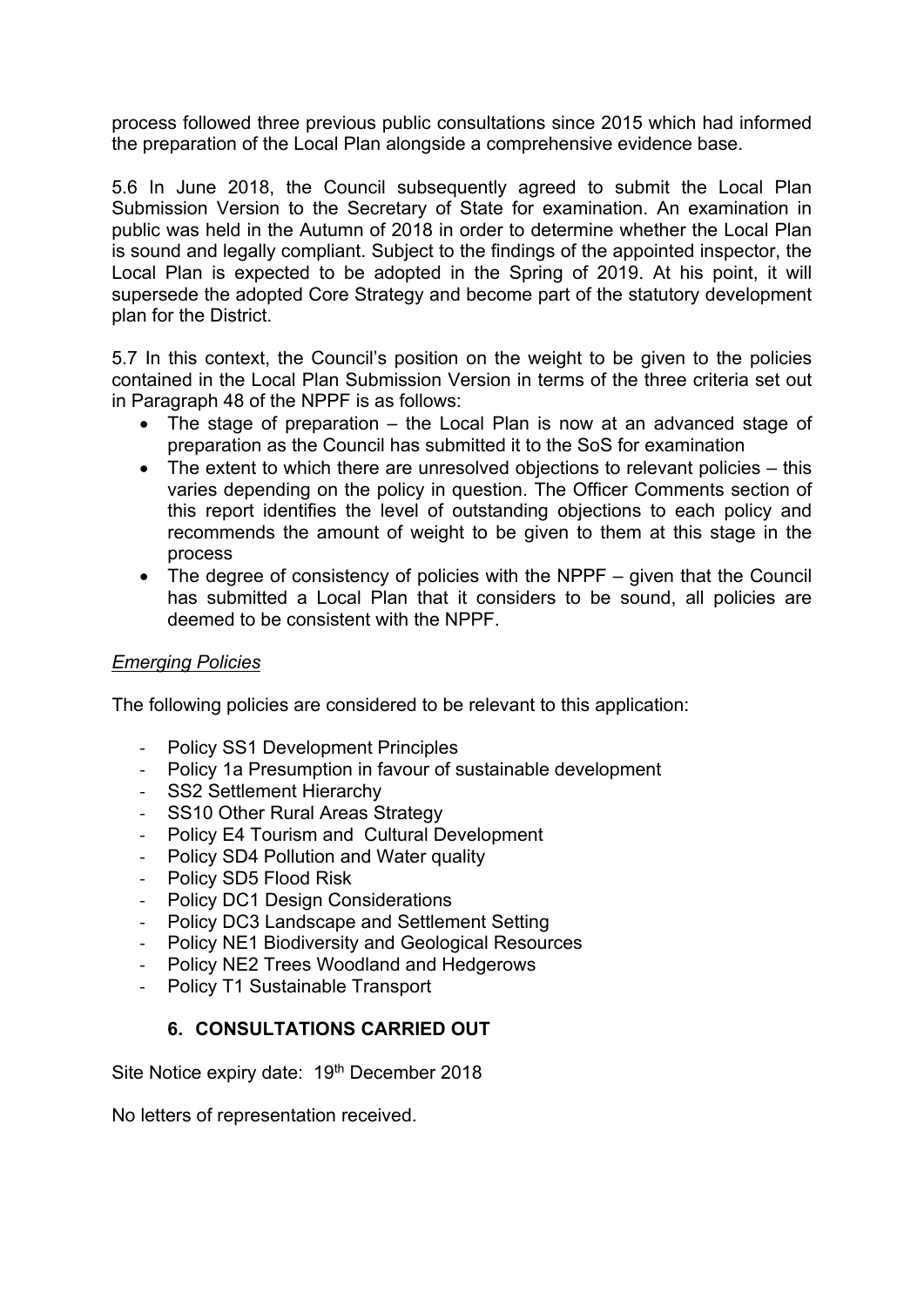### **Dilhorne Parish Council**

Object. The previous reasons for refusal have not fundamentally changed from the previously refused application, these reasons are as follows:-

1. The proposal represents inappropriate development in the Green Belt. It is harmful by definition. It is not considered that the considerations put forward by the applicant clearly outweigh this harm such that very special circumstances exist. The NPPF requires decision makers to give substantial weight to any harm to the Green Belt. The proposal is therefore contrary to policies SS6c, E3 and R1 of the Staffordshire Moorlands Core Strategy and the National Planning Policy Framework (NPPF).

2. The site is not considered to be well connected to existing tourist attractions and facilities, by modes of transport other than the car and the provision of a caravan park of the size proposed, together with a campsite, would lead to a significant increase in vehicle movements in the area for visitors to reach attractions and services, resulting in an increase in emissions. Furthermore, no evidence of need or demand has been provided for this type of tourist accommodation on this site. The proposal is therefore not considered to amount to sustainable tourism development and would therefore not comply with policies SS6c, E3 or R1 of the Staffordshire Moorlands Core Strategy and conflict with the NPPF.

We also wish to make the following comments:-

1. The proposed extension to the clubhouse is over development of the site.

2. We appreciated that you have to consider each application independently from any other however the proposed alterations to the Clubhouse do not in our opinion allow for the land at the Fisheries being used for other purposes, i.e. camp site. An application for a camp site has also been submitted by the applicant (SMD/2018/0677) and therefore we would have expected the applicant to include additional toilets or any additional washing facilities (showers) for the use of the campers, which is not the case.

3. Should you grant permission for this application then we would ask that you include a condition to include specified opening times.

4. We would also request that should you grant permission construction work would be limited to specific times.

#### **Environmental Health Officer**

No objection subject to conditions

#### **Local Highway Authority**

No objections

### **Coal Authority**

No objections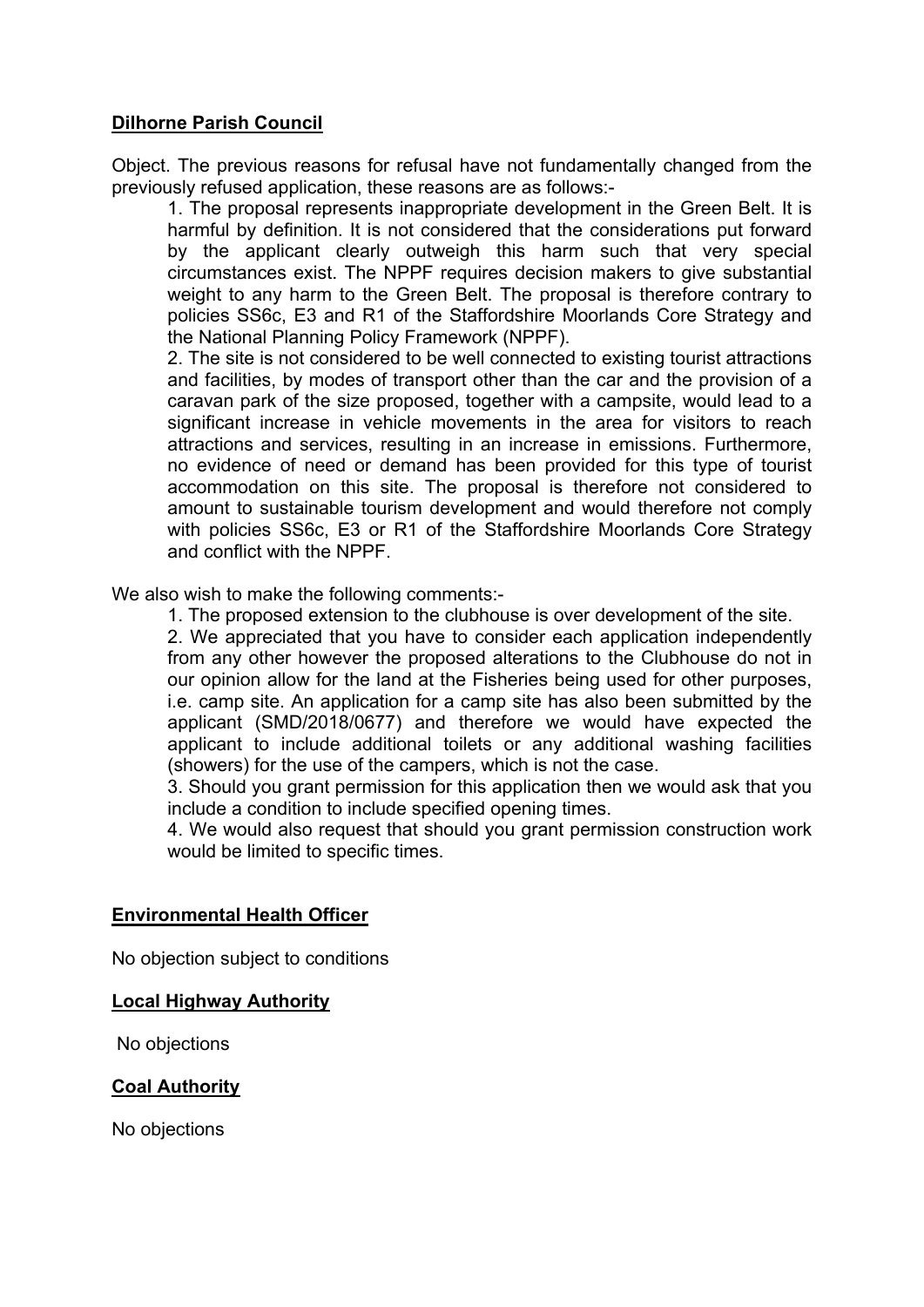# **Severn Trent Water**

No objection

## **7. OFFICER COMMENT AND PLANNING BALANCE**

7.1 As with all applications, the LPA is required to determine this application in accordance with the Development plan, unless there are material circumstances which indicate otherwise and in determining these applications, it shall have regard to the provisions of the Development Plan, in so far as material to the application and to any other material considerations.

7.2 Core Strategy Policy SS1a establishes a 'Presumption in Favour of Sustainable Development' in line with the National Planning Policy (herein referred to as the NPPF) where: (1) planning applications that accord with policies within the Core Strategy will be approved without delay and (2) where there are no relevant policies or they are out of date, the Council will grant planning permission unless material considerations indicate otherwise considering:-

- I. Any adverse impacts of granting permission would significantly and demonstrably outweigh the benefits, when assessed against the policies in the NPPF taken as a whole, or,
- II. Specific policies in within the NPPF indicate that development should be restricted.

### Principle of development

7.3 This site lies within the Green Belt. Policy SS6C says that development in the Green Belt should be in line with national policy. In this respect Paragraph 145 of the NPPF confirms that the extension or alteration of a building can be regarded as appropriate development in the Green Belt provided that it does not result in disproportionate additions over and above the size of the original building.

7.4 The Council accepted in the previous two applications (see history section) that the extension/alteration to the club house was appropriate development because it would not result in disproportionate additions to the original building. In terms of size and scale the current application is identical to these previous applications. As such there is no reason to now take a different view. The proposal is appropriate development in the Green Belt. There is compliance with Polices SS6C and the NPPF. The proposal is acceptable in principle.

7.5 Of course if the application for a camp site which is also on this Agenda were to be refused, then the necessity for the showers in this application falls away. However this is not considered to be fatal to this application. The principle of development is acceptable.

### Design of the club house extension

7.6 The proposed extension is flat roofed and to be finished in timber to match the existing club house. It is unchanged from the previous two applications. No objection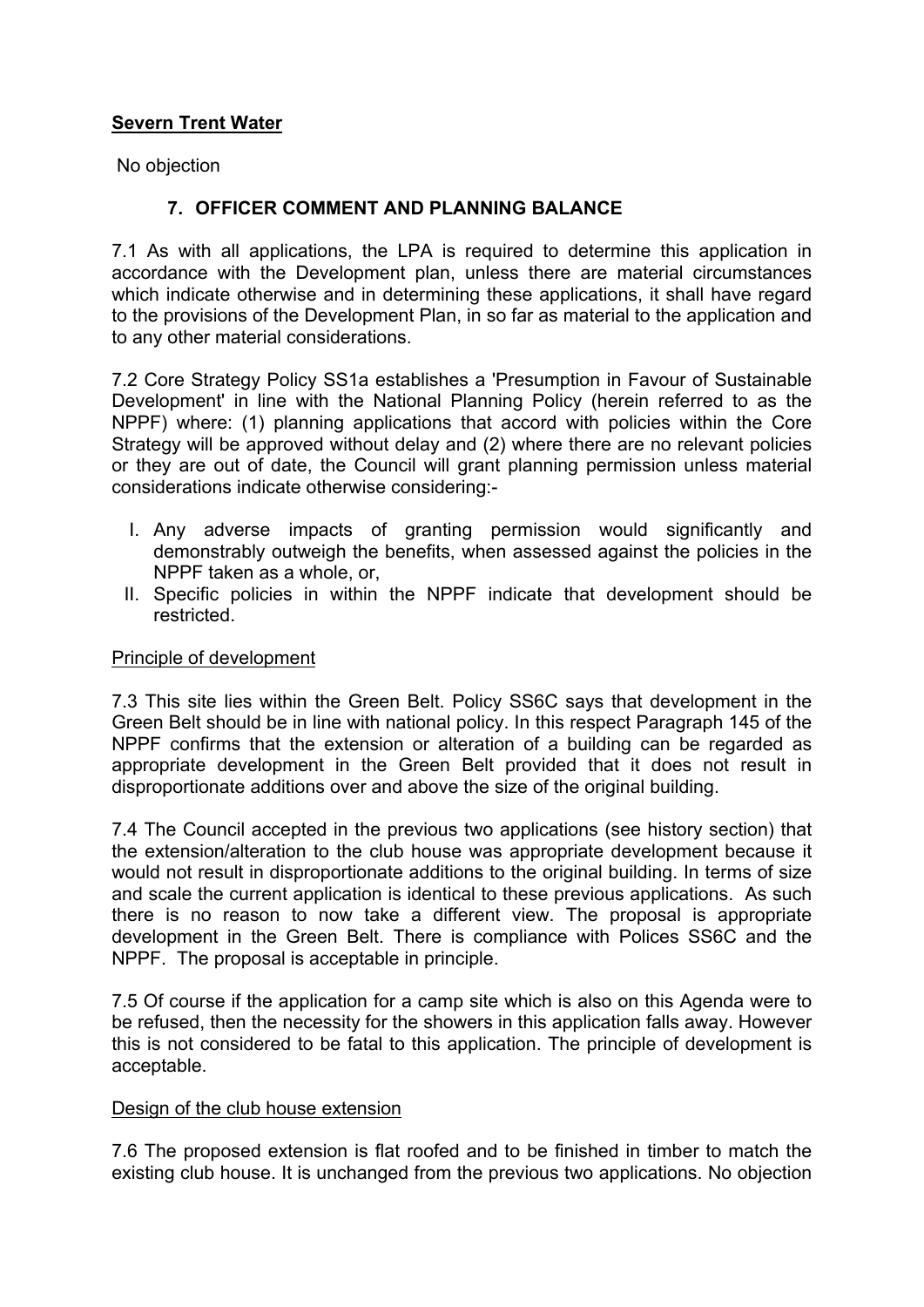was raised to the design previously and there is no reason to take a different stance this time. The proposal is considered to be compliant with relevant parts of Policy DC1 and the NPPF

### Residential Amenity

7.7 The nearest dwelling is between 400-500 metres to the north of the site. The previous application concluded that the proposal would not harm the amenities of residents by way of privacy loss, noise or disturbance with the safeguard of appropriate/relevant conditions recommended by the Environmental Health Officer. There is no reason to take a different line this time as the proposal is identical. Subject to the imposition of relevant conditions there is compliance with the applicable parts of Polices DC1, SD 4 and the NPPF.

#### Other issues

7.8 No issues are raised by the proposal in terms of biodiversity, ground stability or landscape/visual impact. Given coal mining in the area an unexpected contamination condition is recommended as a precautionary measure.

### Conclusion & Planning Balance

7.9 This application is materially different from the recently refused applications because it relates only to the alterations/extensions to the clubhouse, which alone were found to be acceptable. It does not include a camping and caravan site. For the reasons outlined above the application is in accordance with the Development Plan. There is no reason to withhold permission and a recommendation of approval is therefore made.

### **8. RECOMMENDATION**

- **A. That planning permission be granted subject to the following conditions:-**
- **1. The development hereby permitted shall be begun before the expiration of three years from the date of this permission.**

**Reason:- To comply with the provisions of Section 51 of the Town & Country Planning, Planning and Compulsory Purchase Act, 2004.**

**2. The development hereby approved shall be carried out in accordance with the following Approved Plans: 5433-001A, 533-002 and 5433-003**

**Reason:- For the avoidance of doubt and in the interests of proper planning**

**3. The external facing and roofing materials used in the extension hereby approved shall match those on the existing building.**

**Reason:- To ensure an acceptable external finish**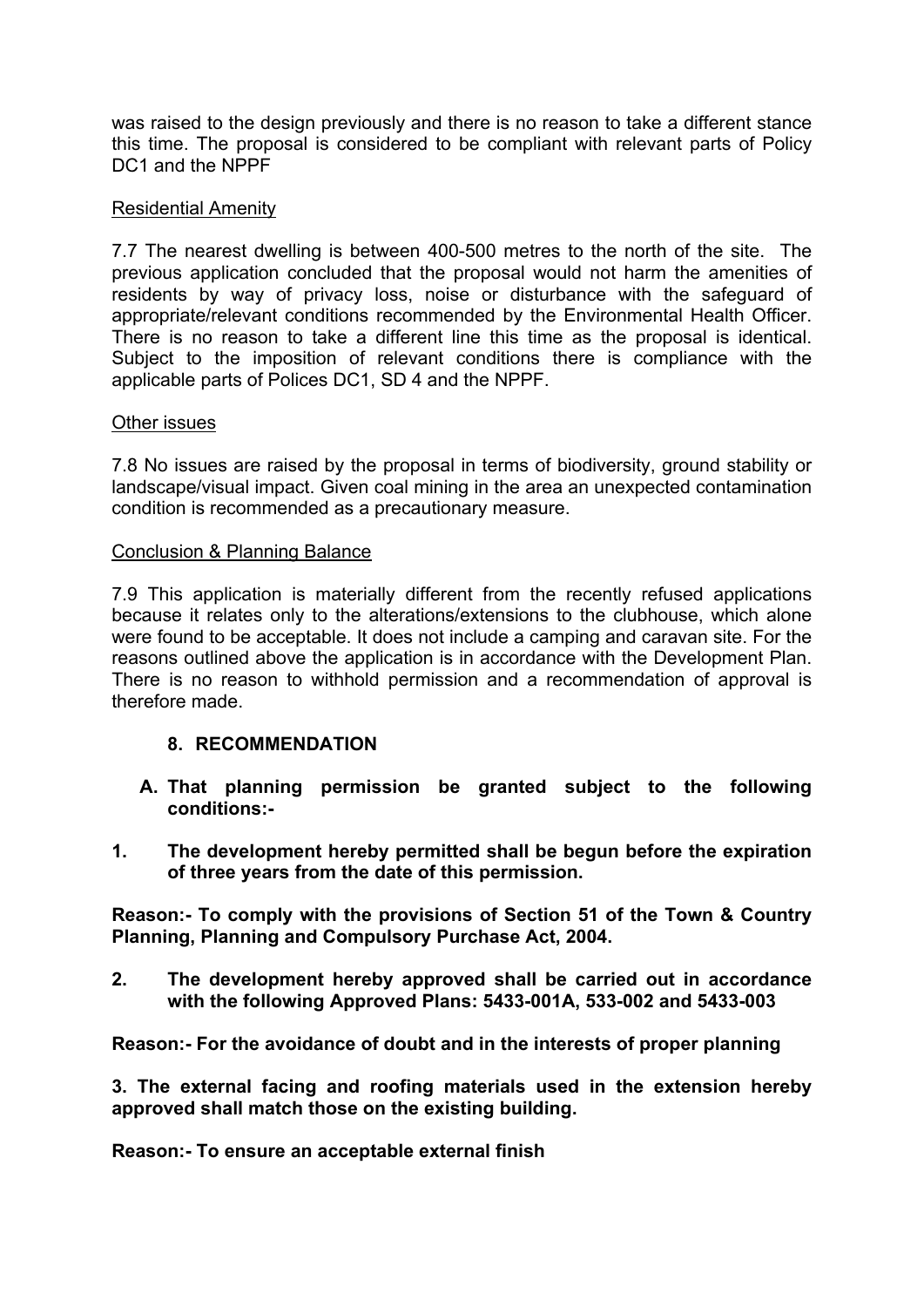### **Noise/Residential amenity**

**4. The machinery, plant or equipment including air condition and ventilation systems ("machinery") installed or operated in connection with the carrying out of this permission shall be so enclosed and/or attenuated that the noise generated by the operation of the machinery shall not increase the background noise levels during day time expressed as LA90 [1hour] (day time 07:00-23:00 hours) and/or (b) LA90 [15 mins] during night time (night time 23:00-07:00 hours) at any adjoining noise sensitive locations or premises in separate occupation above that prevailing when the machinery is not operating. Noise measurements for the purpose of this condition shall be pursuant to BS 4142:2014.**

**Reason:- To safeguard the amenity of local residents and that of the surrounding area from noise disturbance.**

**5. No music and/or any amplified sound played on this site herby permitted under this permission shall be audible at the boundary of any (noise sensitive) (occupied) premises either attached to or in the vicinity of the premises to which this application refers.**

**Reason: To ensure that the reasonable residential amenities of adjoining properties are adequately protected from noise pollution.**

### **Unexpected Contamination**

**6. In the event that contamination, including surface coal measures, is found at any time when carrying out the approved development it must be reported in writing immediately to the Local Planning Authority. Development should not commence further until an initial investigation and risk assessment has been completed in accordance with a scheme to be agreed by the Local Planning Authority to assess the nature and extent of any contamination on the site. If the initial site risk assessment indicates that potential risks exists to any identified receptors, development shall not commence until a detailed remediation scheme to bring the site to a condition suitable for the intended use by removing unacceptable risks to human health, buildings and other property and the natural and historical environment has been prepared, and is subject to the approval in writing of the Local Planning Authority.**

**Reason: To ensure that risks from land contamination to the future users of the land and neighbouring land are minimised, together with those to controlled waters, property and ecological systems, and to ensure that the development can be carried out safely without unacceptable risks to workers, neighbours and other offsite receptors**

### **Drainage**

**7. Before the use hereby permitted commences, the foul drainage from the development shall be discharged to a septic tank and soakaway system which meets the requirements of British Standard BS 6297:1983 and which complies with the following requirements:**